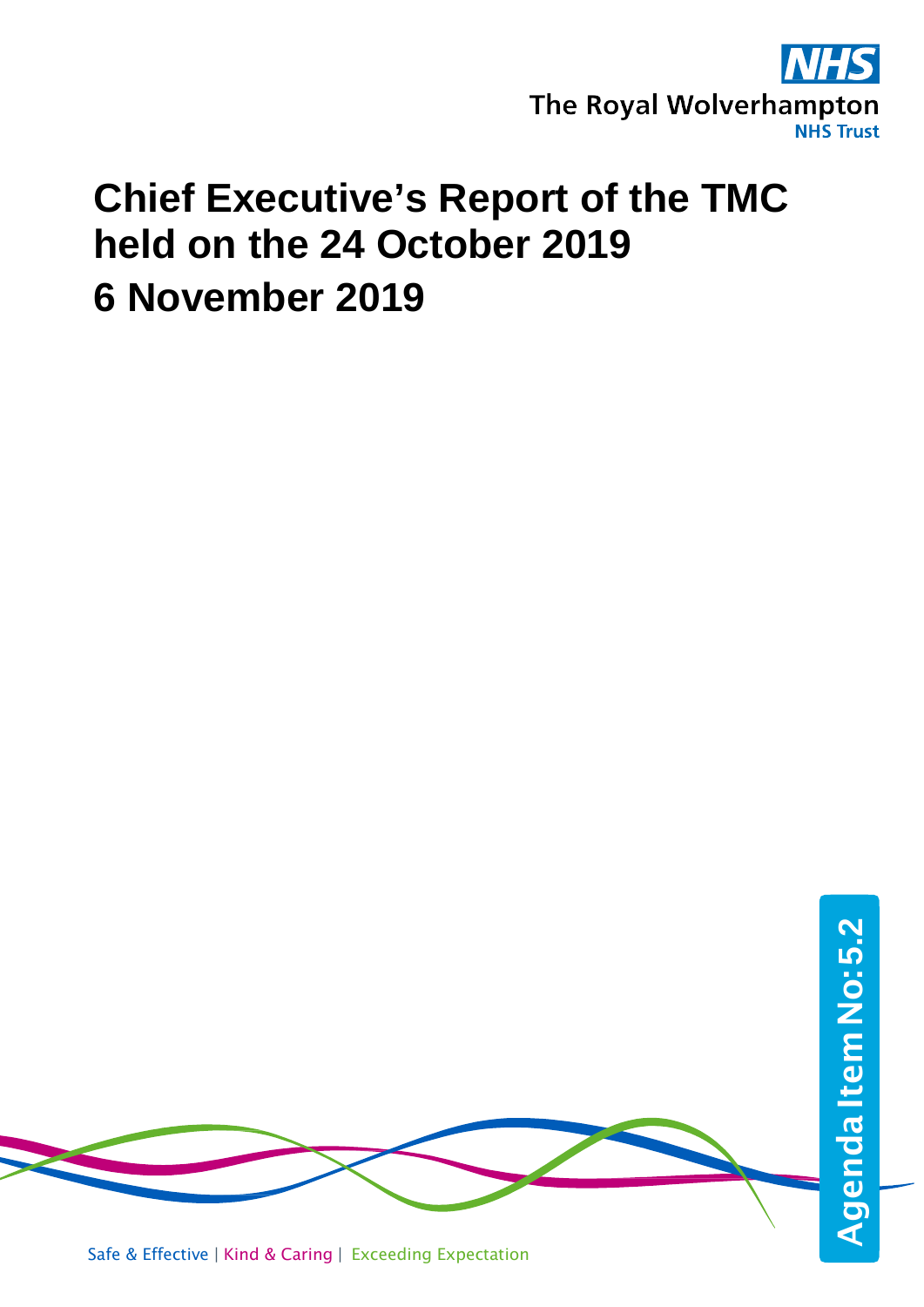**NHS** The Royal Wolverhampton

| <b>Trust Board Report</b>                                      |                                                                                                                                                                                                                                                                                                                                                                                                                                                                                                                                                                                                                                                                                                   |  |
|----------------------------------------------------------------|---------------------------------------------------------------------------------------------------------------------------------------------------------------------------------------------------------------------------------------------------------------------------------------------------------------------------------------------------------------------------------------------------------------------------------------------------------------------------------------------------------------------------------------------------------------------------------------------------------------------------------------------------------------------------------------------------|--|
| <b>Meeting Date:</b>                                           | 6 November 2019                                                                                                                                                                                                                                                                                                                                                                                                                                                                                                                                                                                                                                                                                   |  |
| Title:                                                         | Chair's report of the Trust Management Committee (TMC) held on<br>25 October 2019                                                                                                                                                                                                                                                                                                                                                                                                                                                                                                                                                                                                                 |  |
| <b>Executive</b><br>Summary:                                   | The Chair's report of the most recent Trust Management Committee meeting<br>held on Friday 25 October 2019                                                                                                                                                                                                                                                                                                                                                                                                                                                                                                                                                                                        |  |
| <b>Action</b><br><b>Requested:</b>                             | <b>Receive and note</b>                                                                                                                                                                                                                                                                                                                                                                                                                                                                                                                                                                                                                                                                           |  |
| For the attention<br>of the Board                              | Matters discussed and reviewed at the most recent TMC                                                                                                                                                                                                                                                                                                                                                                                                                                                                                                                                                                                                                                             |  |
| <b>Author + Contact</b><br><b>Details:</b>                     | Tel 01902 695950<br>Email gayle.nightingale@nhs.net                                                                                                                                                                                                                                                                                                                                                                                                                                                                                                                                                                                                                                               |  |
| <b>Links to Trust</b><br><b>Strategic</b><br><b>Objectives</b> | 1. Create a culture of compassion, safety and quality<br>2. Proactively seek opportunities to develop our services<br>3. To have an effective and well integrated local health and care system that operates<br>efficiently<br>4. Attract, retain and develop our staff, and improve employee engagement<br>5. Maintain financial health - Appropriate investment to patient services<br>6. Be in the top 25% of all key performance indicators                                                                                                                                                                                                                                                   |  |
| <b>Resource</b><br>Implications:                               | As per Agenda Item                                                                                                                                                                                                                                                                                                                                                                                                                                                                                                                                                                                                                                                                                |  |
| <b>Report Data</b><br><b>Caveats</b>                           | The Meeting reviews standard reports that use the previous month's data.<br>This data may be subject to cleansing and revision.                                                                                                                                                                                                                                                                                                                                                                                                                                                                                                                                                                   |  |
| <b>CQC Domains</b>                                             | Safe: patients, staff and the public are protected from abuse and avoidable harm.<br><b>Effective:</b> care, treatment and support achieves good outcomes, helping people maintain<br>quality of life and is based on the best available evidence.<br><b>Caring:</b> staff involve and treat everyone with compassion, kindness, dignity and respect.<br><b>Responsive:</b> services are organised so that they meet people's needs.<br>Well-led: the leadership, management and governance of the organisation make sure it's<br>providing high-quality care that's based around individual needs, that it encourages learning<br>and innovation, and that it promotes an open and fair culture. |  |
| <b>Equality and</b><br><b>Diversity Impact</b>                 | None identified                                                                                                                                                                                                                                                                                                                                                                                                                                                                                                                                                                                                                                                                                   |  |
| <b>Risks: BAF/TRR</b>                                          | None identified                                                                                                                                                                                                                                                                                                                                                                                                                                                                                                                                                                                                                                                                                   |  |
| <b>Public or Private:</b>                                      | Public                                                                                                                                                                                                                                                                                                                                                                                                                                                                                                                                                                                                                                                                                            |  |
| <b>Other formal</b><br>bodies involved:                        | Directors Meeting, Senior Managers Briefing                                                                                                                                                                                                                                                                                                                                                                                                                                                                                                                                                                                                                                                       |  |
| <b>References</b>                                              | As per item.                                                                                                                                                                                                                                                                                                                                                                                                                                                                                                                                                                                                                                                                                      |  |
| <b>NHS</b><br><b>Constitution:</b>                             | In determining this matter, the Board should have regard to the Core<br>principles contained in the Constitution of:<br>Equality of treatment and access to services<br>$\bullet$<br>High standards of excellence and professionalism<br>Service user preferences<br>Cross community working<br><b>Best Value</b>                                                                                                                                                                                                                                                                                                                                                                                 |  |
|                                                                | Accountability through local influence and scrutiny                                                                                                                                                                                                                                                                                                                                                                                                                                                                                                                                                                                                                                               |  |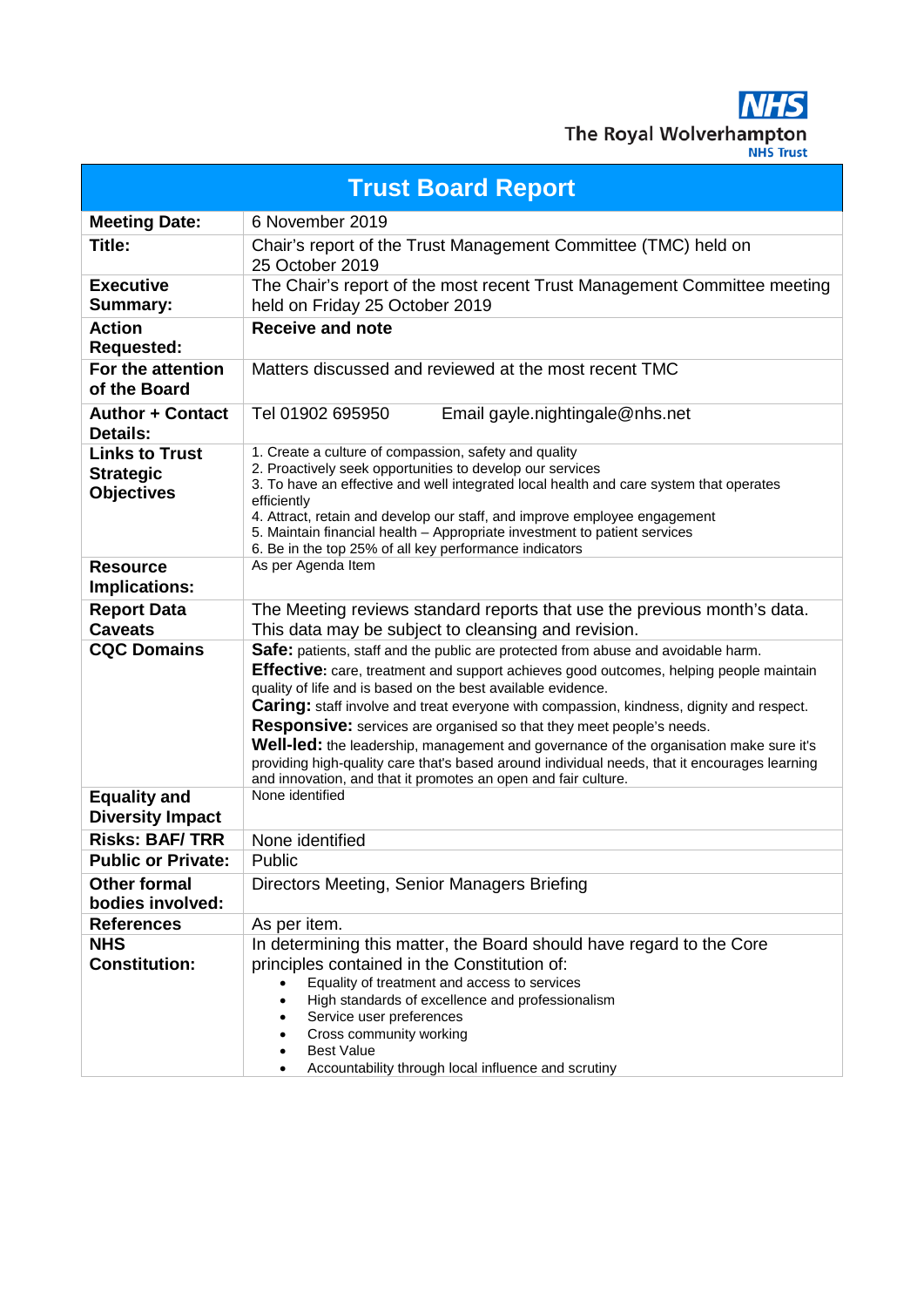|   | <b>Report Details</b>                                                                                                                                                                                                                                                                                                                                                                                                                                                                                                                                                                                                                                                                                                                                                                                                                                                                                                                                        |  |  |
|---|--------------------------------------------------------------------------------------------------------------------------------------------------------------------------------------------------------------------------------------------------------------------------------------------------------------------------------------------------------------------------------------------------------------------------------------------------------------------------------------------------------------------------------------------------------------------------------------------------------------------------------------------------------------------------------------------------------------------------------------------------------------------------------------------------------------------------------------------------------------------------------------------------------------------------------------------------------------|--|--|
| 1 | <b>Key Current Issues/Topic Areas:</b>                                                                                                                                                                                                                                                                                                                                                                                                                                                                                                                                                                                                                                                                                                                                                                                                                                                                                                                       |  |  |
|   | National Freedom to Speak Up (FTSU) Guardian Presentation                                                                                                                                                                                                                                                                                                                                                                                                                                                                                                                                                                                                                                                                                                                                                                                                                                                                                                    |  |  |
|   |                                                                                                                                                                                                                                                                                                                                                                                                                                                                                                                                                                                                                                                                                                                                                                                                                                                                                                                                                              |  |  |
| 2 | <b>Innovation Items:</b>                                                                                                                                                                                                                                                                                                                                                                                                                                                                                                                                                                                                                                                                                                                                                                                                                                                                                                                                     |  |  |
|   | There were none this month.                                                                                                                                                                                                                                                                                                                                                                                                                                                                                                                                                                                                                                                                                                                                                                                                                                                                                                                                  |  |  |
|   |                                                                                                                                                                                                                                                                                                                                                                                                                                                                                                                                                                                                                                                                                                                                                                                                                                                                                                                                                              |  |  |
|   |                                                                                                                                                                                                                                                                                                                                                                                                                                                                                                                                                                                                                                                                                                                                                                                                                                                                                                                                                              |  |  |
| 3 | <b>Exception Reports</b>                                                                                                                                                                                                                                                                                                                                                                                                                                                                                                                                                                                                                                                                                                                                                                                                                                                                                                                                     |  |  |
|   | There were none this month.                                                                                                                                                                                                                                                                                                                                                                                                                                                                                                                                                                                                                                                                                                                                                                                                                                                                                                                                  |  |  |
|   |                                                                                                                                                                                                                                                                                                                                                                                                                                                                                                                                                                                                                                                                                                                                                                                                                                                                                                                                                              |  |  |
| 4 | Items to Note - all of the following reports were reviewed and noted in the meeting                                                                                                                                                                                                                                                                                                                                                                                                                                                                                                                                                                                                                                                                                                                                                                                                                                                                          |  |  |
|   | Integrated Quality and Performance Report<br>$\bullet$                                                                                                                                                                                                                                                                                                                                                                                                                                                                                                                                                                                                                                                                                                                                                                                                                                                                                                       |  |  |
|   | Division 1 Quality, Governance and Nursing Report<br>$\bullet$                                                                                                                                                                                                                                                                                                                                                                                                                                                                                                                                                                                                                                                                                                                                                                                                                                                                                               |  |  |
|   | Division 2 Quality, Governance and Nursing Report<br>$\bullet$                                                                                                                                                                                                                                                                                                                                                                                                                                                                                                                                                                                                                                                                                                                                                                                                                                                                                               |  |  |
|   | Division 3 Quality, Governance and Nursing Report<br>$\bullet$                                                                                                                                                                                                                                                                                                                                                                                                                                                                                                                                                                                                                                                                                                                                                                                                                                                                                               |  |  |
|   | <b>Executive Workforce Summary Report</b><br>$\bullet$                                                                                                                                                                                                                                                                                                                                                                                                                                                                                                                                                                                                                                                                                                                                                                                                                                                                                                       |  |  |
|   | Chief Nursing Officer (CNO) Nursing Report<br>$\bullet$                                                                                                                                                                                                                                                                                                                                                                                                                                                                                                                                                                                                                                                                                                                                                                                                                                                                                                      |  |  |
|   |                                                                                                                                                                                                                                                                                                                                                                                                                                                                                                                                                                                                                                                                                                                                                                                                                                                                                                                                                              |  |  |
|   | <b>CNO Governance Report</b><br>٠                                                                                                                                                                                                                                                                                                                                                                                                                                                                                                                                                                                                                                                                                                                                                                                                                                                                                                                            |  |  |
|   | Learning from Deaths<br>$\bullet$                                                                                                                                                                                                                                                                                                                                                                                                                                                                                                                                                                                                                                                                                                                                                                                                                                                                                                                            |  |  |
|   | <b>Finance Position Report</b><br>٠                                                                                                                                                                                                                                                                                                                                                                                                                                                                                                                                                                                                                                                                                                                                                                                                                                                                                                                          |  |  |
|   | Capital Programme Update<br>٠                                                                                                                                                                                                                                                                                                                                                                                                                                                                                                                                                                                                                                                                                                                                                                                                                                                                                                                                |  |  |
|   | <b>Operational Finance Group Minutes</b><br>٠                                                                                                                                                                                                                                                                                                                                                                                                                                                                                                                                                                                                                                                                                                                                                                                                                                                                                                                |  |  |
|   | <b>Financial Recovery Board Update</b><br>$\bullet$                                                                                                                                                                                                                                                                                                                                                                                                                                                                                                                                                                                                                                                                                                                                                                                                                                                                                                          |  |  |
|   |                                                                                                                                                                                                                                                                                                                                                                                                                                                                                                                                                                                                                                                                                                                                                                                                                                                                                                                                                              |  |  |
| 6 | - all of the following reports were reviewed, discussed* and noted in the meeting.<br>Information Governance (IG) Toolkit Requirements<br>$\bullet$<br>Contracting and Commissioning Updates<br>$\bullet$<br><b>Current Tenders and Progress Update</b><br>$\bullet$<br><b>Clinical Quality Improvement Programme Update</b><br>$\bullet$<br>Emergency Preparedness Resilience and Response (ERRP) Report<br>$\bullet$<br>Director of Infection Prevention and Control Report<br>٠<br><b>RWT Research and Development Update</b><br>$\bullet$<br>Undergraduate Training Teaching Academy and Education Report<br>Care Quality Commission (CQC) Well-Led Inspection Activity and CQC Action Plan Progress<br>Update as at 7 October 2019<br><b>Business Cases approved - Division 1</b><br>Cannock Chase Hospital (CCH) Theatre and Hilton Main Security Scheme<br>$\bullet$<br>Spinal Bed Replacement<br>$\bullet$<br><b>Bi-polar Diathermy</b><br>$\bullet$ |  |  |
|   | <b>Endoanal Ultrasound System</b><br>٠                                                                                                                                                                                                                                                                                                                                                                                                                                                                                                                                                                                                                                                                                                                                                                                                                                                                                                                       |  |  |
|   | Air Conditioning Unit for the Cardiac Rehabilitation Gym                                                                                                                                                                                                                                                                                                                                                                                                                                                                                                                                                                                                                                                                                                                                                                                                                                                                                                     |  |  |
|   |                                                                                                                                                                                                                                                                                                                                                                                                                                                                                                                                                                                                                                                                                                                                                                                                                                                                                                                                                              |  |  |
| 7 | <b>Business Cases approved - Division 2</b>                                                                                                                                                                                                                                                                                                                                                                                                                                                                                                                                                                                                                                                                                                                                                                                                                                                                                                                  |  |  |
|   | TA552 Liposomal Cytarabine                                                                                                                                                                                                                                                                                                                                                                                                                                                                                                                                                                                                                                                                                                                                                                                                                                                                                                                                   |  |  |
|   | <b>TA561 Venetoclax With Rituximab</b>                                                                                                                                                                                                                                                                                                                                                                                                                                                                                                                                                                                                                                                                                                                                                                                                                                                                                                                       |  |  |
|   | TAG 547 – Tofacitinib to treat moderate to service ulcerative colitis                                                                                                                                                                                                                                                                                                                                                                                                                                                                                                                                                                                                                                                                                                                                                                                                                                                                                        |  |  |
|   |                                                                                                                                                                                                                                                                                                                                                                                                                                                                                                                                                                                                                                                                                                                                                                                                                                                                                                                                                              |  |  |
| 8 | <b>Business Cases approved - Division 3</b>                                                                                                                                                                                                                                                                                                                                                                                                                                                                                                                                                                                                                                                                                                                                                                                                                                                                                                                  |  |  |
|   | Additional substantive staff required to maintain and further develop the Chemotherapy                                                                                                                                                                                                                                                                                                                                                                                                                                                                                                                                                                                                                                                                                                                                                                                                                                                                       |  |  |
|   | Electronic Prescribing and Medicines Administration system (Chemocare)                                                                                                                                                                                                                                                                                                                                                                                                                                                                                                                                                                                                                                                                                                                                                                                                                                                                                       |  |  |
|   |                                                                                                                                                                                                                                                                                                                                                                                                                                                                                                                                                                                                                                                                                                                                                                                                                                                                                                                                                              |  |  |
| 9 | <b>Business Cases - Corporate</b>                                                                                                                                                                                                                                                                                                                                                                                                                                                                                                                                                                                                                                                                                                                                                                                                                                                                                                                            |  |  |
|   | <b>Obstetric and Maternity Staffing</b>                                                                                                                                                                                                                                                                                                                                                                                                                                                                                                                                                                                                                                                                                                                                                                                                                                                                                                                      |  |  |
|   | <b>Patient Administration Portal</b>                                                                                                                                                                                                                                                                                                                                                                                                                                                                                                                                                                                                                                                                                                                                                                                                                                                                                                                         |  |  |
|   |                                                                                                                                                                                                                                                                                                                                                                                                                                                                                                                                                                                                                                                                                                                                                                                                                                                                                                                                                              |  |  |
|   |                                                                                                                                                                                                                                                                                                                                                                                                                                                                                                                                                                                                                                                                                                                                                                                                                                                                                                                                                              |  |  |